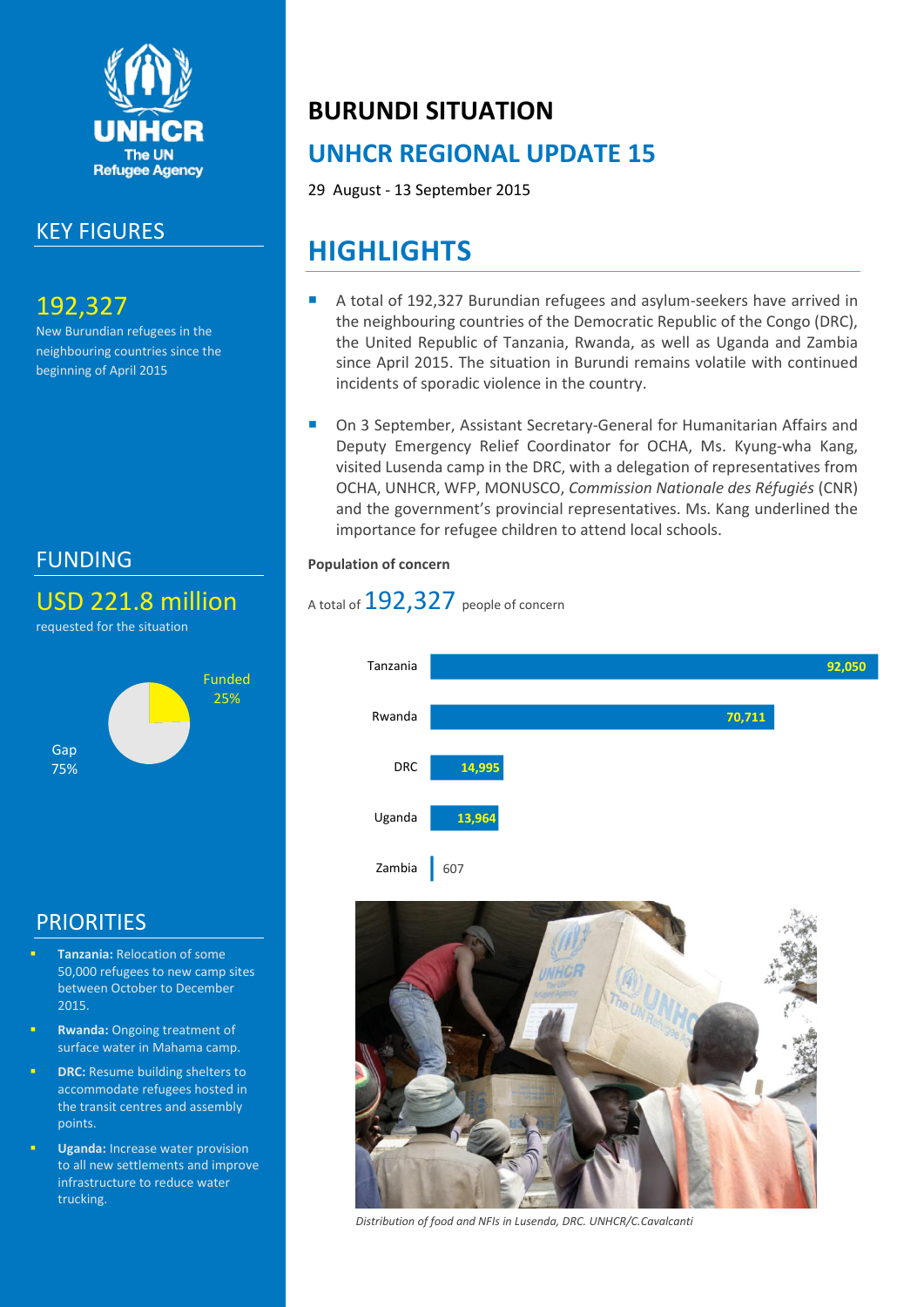# **RECENT DEVELOPMENTS**

### Operational Context



#### **Achievements and Impact & Identified Needs and Remaining Gaps**

#### **DEMOCRATIC REPUBLIC OF THE CONGO**

- As of 6 September, 14,995 new arrivals from Burundi had been registered. The majority are located in the Uvira and Fizi territories, and over half of the population originating from Cibitoke and Bururi provinces and Bujumbura. A total of 14,023 persons have been registered biometrically by UNHCR and the Government's National Commission for Refugees (CNR). A total of 8,043 refugees have been relocated to Lusenda.
- The city of Lubumbashi has witnessed the arrival of a total of 1,242 refugees. In the past days, people have been relocated by the national police to a site belonging to the municipality where they will be assisted before being relocated again to Lusenda.

#### **RWANDA**

 According to the Government of Rwanda, by 14 September, the number of new arrivals had reached 70,711 with 43,716 registered in Mahama camp.

#### **UGANDA**

- **The number of new arrivals into Uganda had reached 13,964 according to the Office of the Prime Minister** (OPM). During the reporting period, a total of 108 refugees arrived in the country. The overall arrival trend has reduced.
- UNHCR established a 15 member SGBV taskforce drawn from all UN agencies present and implementing partners in Nakivale, Oruchinga, Rwamwanja and Kyaka II Refugee Settlements, to assist in building an effective and comprehensive protection response. The taskforce will work to ensure holistic planning and implementation of SGBV interventions, develop common language, tools for data collection, reporting and creating awareness as well as design minimum standards of SGBV programming across the settlements.

#### **UNITED REPUBLIC OF TANZANIA**

- According to Tanzanian authorities, 92,050 Burundian refugees had arrived in Nyarugusu camp, in Tanzania as of 13 September. The rate of new arrivals into Tanzania is below 200 individuals per day with refugees entering primarily through Buhigwe, Kakongo and Ngara.
- **Nyarugusu camp is now hosting more than 150,000 refugees (Burundian and Congolese) which is three times** more than its capacity. The government of the United Republic of Tanzania has officially announced new camp sites to host Burundian refugees namely Mtendeli, Nduta and Karago. A relocation plan of the identified refugees is still in progress, however, the initial planning figure is to relocate 50,000 Burundian refugees by December 2015 in two phases: phase one will be the relocation of some 30,000 individuals to Nduta and Mtendeli and is scheduled to start on 1 October while phase two will be undertaken next year.

### Education

#### **Achievements and Impact & Identified Needs and Remaining Gaps**

#### **DEMOCRATIC REPUBLIC OF THE CONGO**

 The Minister of Education of South Kivu province visited Uvira, Baraka and Lusenda to enhance coordination among partners, to boost concerted actions that need to be undertaken and to ensure proper integration of pupils in primary schools. The Minister authorized the set-up of emergency classrooms to be used until the completion of permanent structures.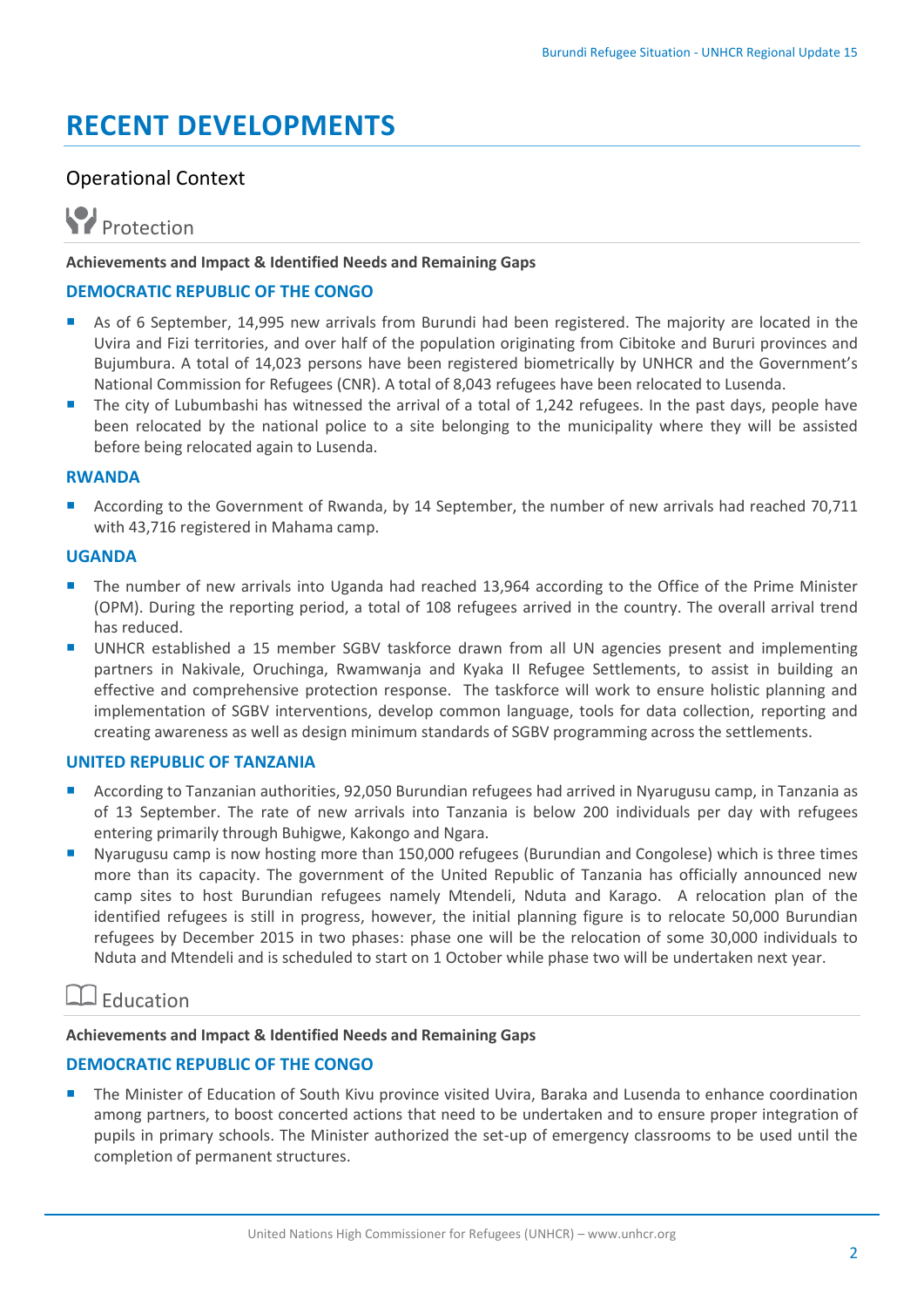- The sensitization campaign to boost enrolment of refugee children in local schools has had a positive impact: 597 new enrolments were registered during the first two days of activities.
- War Child Holland (WCH) provided blackboards and 209 desks for the five primary schools identified to host refugee students. A plan to setup 8 emergency classrooms is being carried out.

#### **UGANDA**

- UNICEF, in conjunction with Isingoro District Local Government, organized a three day capacity building workshop for more than 50 teachers on positive disciplining of children and teaching in a multi-cultural environment in Nakivale.
- **In a bid to increase enrolment in schools, Windle Trust Uganda organized educational sensitization meetings** for parents and guardians in Kabazana and Kyeibale. About 50% of Burundian children are not enrolled in school.
- In Nakivale, Finnish Refugee Council (FRC) registered 595 adult education students to attend functional adult literacy classes in the 15 learning centres established.

#### **UNITED REPUBLIC OF TANZANIA**

- A total of 30,387 children participate in activities in the 10 temporary learning spaces; 22,124 are in primary school and 5,867 in secondary school. Another 2,396 are in pre-school.
- **P** Placement test preparations are on-going and will be administered during the week of 14 September. During the exams, schools will be temporarily closed.



#### **Achievements and Impact & Identified Needs and Remaining Gaps**

#### **DEMOCRATIC REPUBLIC OF THE CONGO**

A total of 2,259 refugees received medical care at the transit centres and Lusenda, where malaria (22%), intestinal parasites (18%) and acute respiratory infections (16%) were the most prevailing illnesses.

#### **UGANDA**

- **In Nakivale, village health teams conducted a health education community outreach in Kashojwa, Kabazana** and Misiera villages, sensitizing people on malaria prevention, control and treatment; the benefits of timely health-seeking behavior (within 24 hours); antenatal care; good hygiene practices; and nutrition referral pathways. Over 910 refugees participated in the health outreach exercise.
- A total of 633 children aged between 0-15years were vaccinated against measles and polio, provided deworming medication and were given Vitamin A supplements during the weekly immunization outreach in Nakivale.
- In Nakivale, Reproductive Health Uganda (RHU), in partnership with Medical Teams International (MTI), conducted a reproductive health outreach for 529 people. Over 160 women were screened for cervical cancer. In addition, 32 women were enrolled in various family planning methods.

#### **UNITED REPUBLIC OF TANZANIA**

- The third round of Oral Cholera Vaccination (OCV) was completed and a total of 26,934 new arrivals who received the first dose of OCV during the second round campaign received their second dose. In previous rounds, coverage was 92% in the first round and 92% of those vaccinated in the first round received their second dose. The third round coverage was 84%.
- **During the reporting period, in Zone 7, a total of 23,227 consultations were registered for Burundian** refugees, 93% of these new visits. Malaria (14%) and respiratory tract infections (17%) were the main illnesses.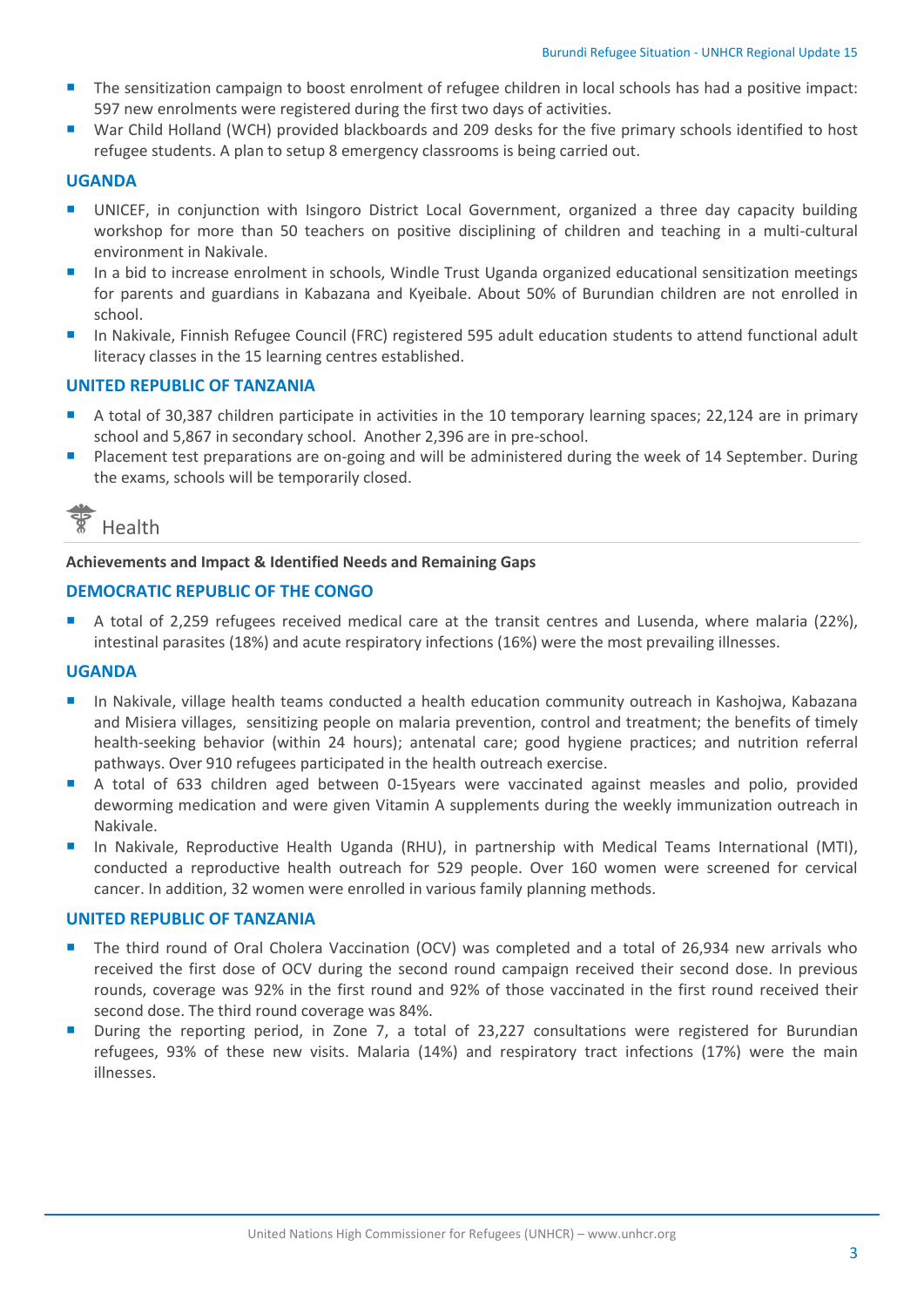# Food Security and Nutrition

#### **DEMOCRATIC REPUBLIC OF THE CONGO**

- During the reporting period, WFP provided 13,387.24 kg of food and African Initiatives for Relief and Development (AIRD) provided 1,497.1 kg of supplementary food which was used to prepare hot meals in the transit centres of Kavimvira and Mongemonge and Lusenda site.
- The September WFP monthly ration for refugees living in family shelters is being distributed by AIRD. WFP is planning to change methodology of food distribution to cash vouchers. It is exploring different distribution methodologies (cash, rations, etc.) for the best way to provide food in school canteens.



*Preparation of hot meals in Lusenda's common areas. UNHCR/C.Cavalcanti*

#### **UGANDA**

 In Nakivale, during the weekly community outreach by MTI, 341 individuals were screened for malnutrition. Three children below the age of 15 were found with severe acute malnutrition (SAM) and were enrolled in outpatient therapeutic programmes. Four children found with moderate acute malnutrition were enrolled in supplementary feeding programmes.

#### **UNITED REPUBLIC OF TANZANIA**

- During the week of 28 August-11 September, a total of 18,410 refugees received 31.008 mt of food assistance. Some 96,952 refugees received 1,386 mt of food commodities as dry rations through the general food distribution (GFD) covering 14 days. During the same period 2,155 refugees received 9.7 mt of food assistance under the wet feeding programme in Ngara, Kagunga, Manyovu and Nyarugusu camp.
- Blanket supplementary feeding for children aged 6 to 23 months was provided to 4,381 refugees who received 5.56 mt of super cereal plus.



#### **Achievements and Impact & Identified Needs and Remaining Gaps**

#### **DEMOCRATIC REPUBLIC OF THE CONGO**

- **During the reporting period, a total of 1,201 m<sup>3</sup> of water was provided by AIRD in transit centres while Oxfam** provided 1,680 m<sup>3</sup> Lusenda site. The average production of water remained above the minimum emergency standard of 15 litres per person per day (l/p/d).
- In Katungulu I (Lusenda's extension site) 32 latrine blocks were constructed. To date, 2 water pipes and two water ramps of 6 taps each are operational.

#### **UGANDA**

- The average water access indicator for overall Burundian population is 16.9  $1/p/d$ , however, 4 villages out of 10 are receiving less than 15 l/p/d. There are efforts to increase supply in the villages through water trucking.
- To increase the number of household latrines, 114 families in Misiera village were provided with 114 plastic slabs and 456 treated poles. A hygiene education and awareness outreach was conducted on how to use the plastic slabs and logs for latrine construction, maintaining household cleanliness and hygiene.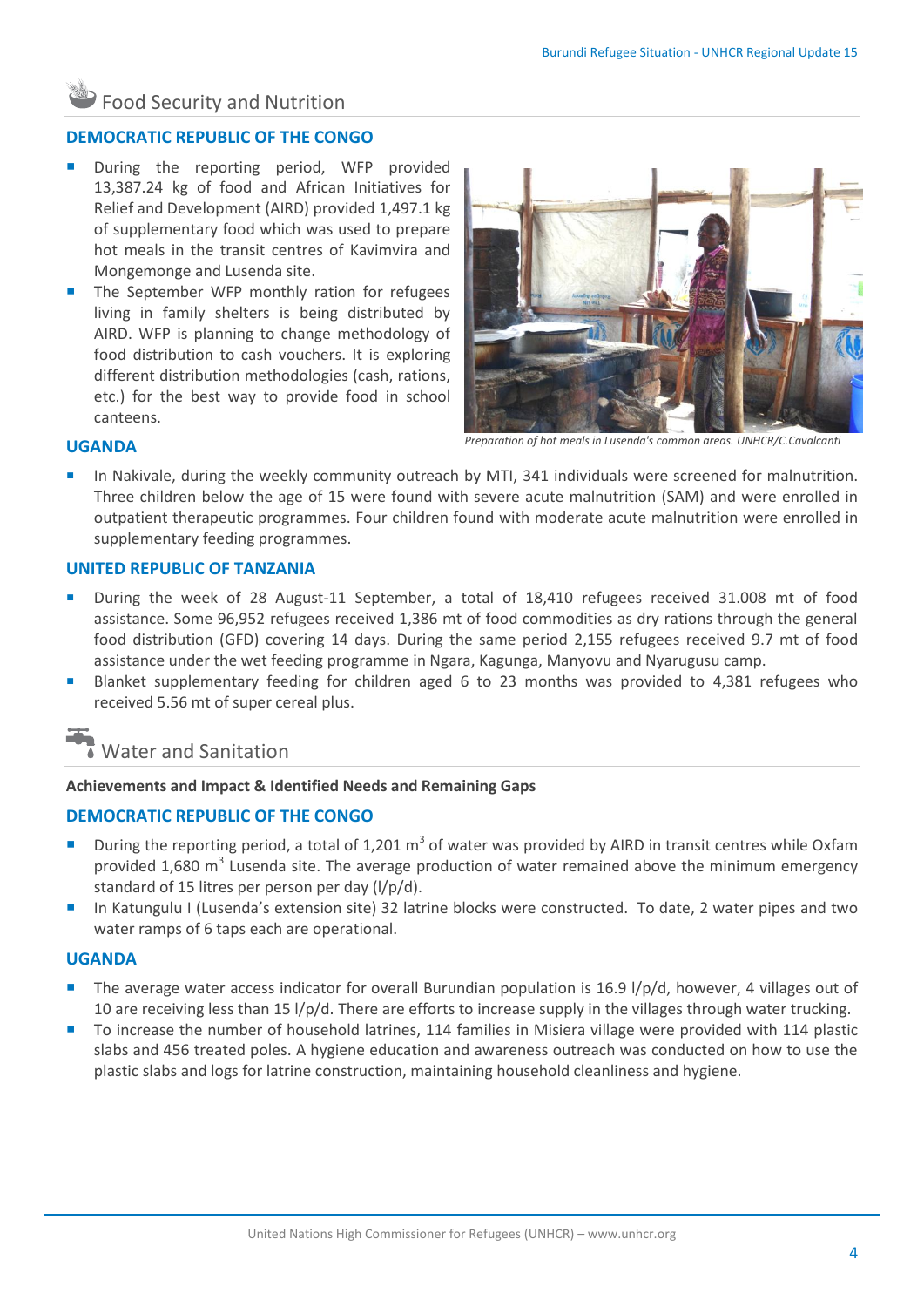

#### **Achievements and Impact & Identified Needs and Remaining Gaps**

#### **DEMOCRATIC REPUBLIC OF THE CONGO**

- In Lusenda, 740 out of the 753 shelters planned by Rebuild Hope for Africa (RHA) are now complete and 207 already assigned. Caritas has also started the construction of 1,480 shelters and 185 latrines and shower blocs. At Katungulu I (extended refugees area of Lusenda) 753 family shelters have been completed and 40 are under construction by RHA.
- NFI distribution: During the reporting period, Adventist Development and Relief Agency (ADRA) distributed 185 solar lamps. OXFAM distributed 720 hygiene kits to women and girls and RHA distributed NFIs kits to 177 refugee families living with host families. The kits included: hoes, laundry soap, mats, blankets, mosquito nets, loincloths, 20l buckets, lamps, pots, plates, cups, ladle, spoons and hygiene items.

#### **UNITED REPUBLIC OF TANZANIA**

 A total of 3,397 individuals (508 families) were relocated from mass shelters in Nyarugusu to family shelters and tents. However, some 38,217 refugees are still waiting to be relocated to their shelters.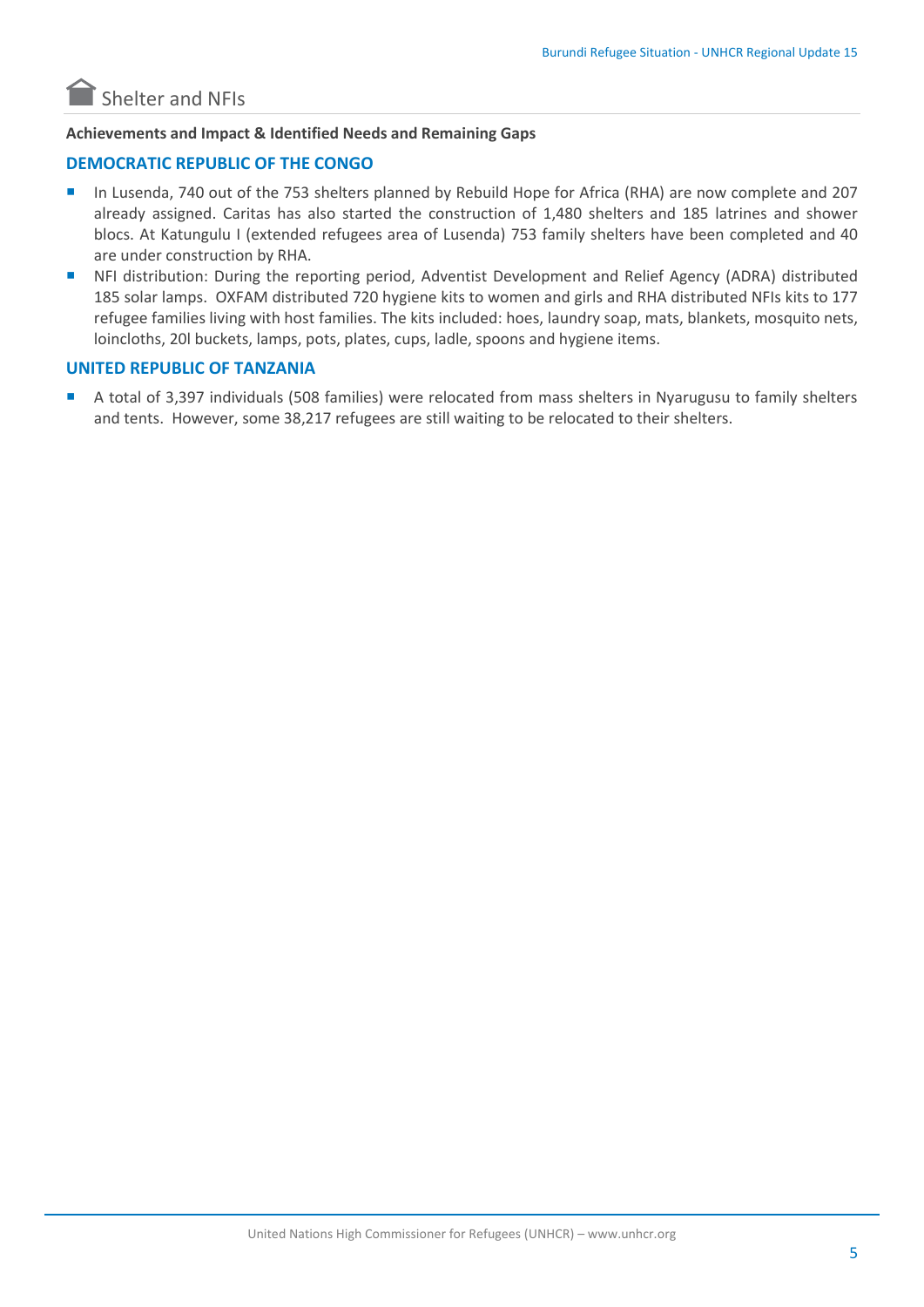# **FINANCIAL INFORMATION**

On 10 August, UNHCR released a revised Supplementary Budget Appeal for the Burundi Situation, which includes needs for Burundi, the DRC, Rwanda, Tanzania and Uganda. UNHCR's total financial requirements for the Burundi Situation currently amounts to **USD 221.8 million.** This includes USD 207.2 million for the response in the DRC, Rwanda, Tanzania and Uganda from April to September 2015, as presented in the revised Regional Refugee Response Plan launched on 6 August. UNHCR is very grateful for the financial support provided by donors, particularly those who have contributed to UNHCR activities with unearmarked and broadly earmarked funds, as well as for those who have already contributed to the Burundi situation. **The organization's overall needs for this situation are currently funded at 25%.**

#### **Donors:**

CERF, Denmark, DRC Pooled Fund, European Union, Germany, Italy, Private donors Spain, United Kingdom United States of America

#### **Funding:**

A total USD 55 million has been funded:



#### **Contacts:**

Ms. Kabami Kalumiya, Associate Reporting Officer, [kalumiya@unhcr.org](mailto:kalumiya@unhcr.org) Tel: +41 (0) 22 739 8252

Ms. Mandy Felicia Owusu, Senior Desk Officer[, owusu@unhcr.org](mailto:owusu@unhcr.org) Tel: +41 (0) 22 739 8465

Ms. Wendy Rappeport, Senior External Relations Officer[, rappepor@unhcr.org](mailto:rappepor@unhcr.org) Tel: +41 (0) 22 739 8993